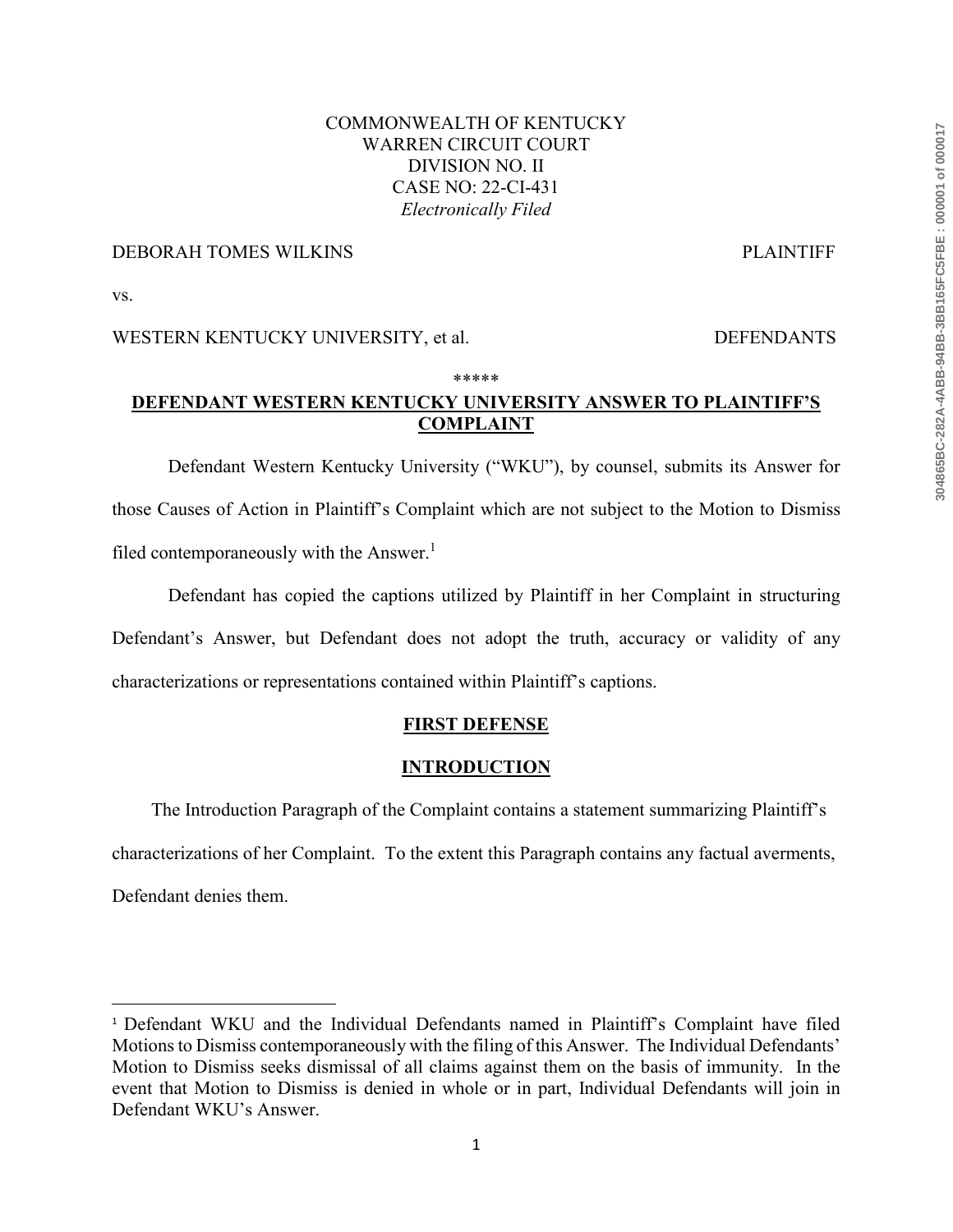#### **PARTIES, JURISDICTION AND VENUE**

- 1. Defendant admits the allegations contained in Paragraph 1 of the Complaint.
- 2. Defendant admits the allegations contained in Paragraph 2 of the Complaint to the extent it describes WKU's as a public university and method of service. Defendant denies all other allegations contained in Paragraph 2 of the Complaint.
- 3. Defendant denies the allegations contained in Paragraph 3 of the Complaint. Defendant admits the first and second sentences of paragraphs  $3(a)$ ,  $3(b)$ ,  $3(c)$ ,  $3(d)$  and  $3(e)$ , but denies all other allegations contained in those paragraphs.
- 4. Defendant admits the allegations contained in Paragraph 4 of the Complaint.
- 5. The allegations contained in Paragraph 5 of the Complaint are legal conclusions to which no answer is required. To the extent an answer is required, Defendant denies those allegations.
- 6. The allegations contained in Paragraph 6 of the Complaint are legal conclusions to which no answer is required. To the extent an answer is required, Defendant denies those allegations.
- 7. The allegations contained in Paragraph 7 of the Complaint are legal conclusions to which no answer is required. To the extent an answer is required, Defendant denies those allegations.
- 8. The allegations contained in Paragraph 8 of the Complaint are legal conclusions to which no answer is required. To the extent an answer is required, Defendant denies those allegations.
- 9. Defendant denies the allegations contained in Paragraph 9 of the Complaint.

#### **GENERAL ALLEGATIONS**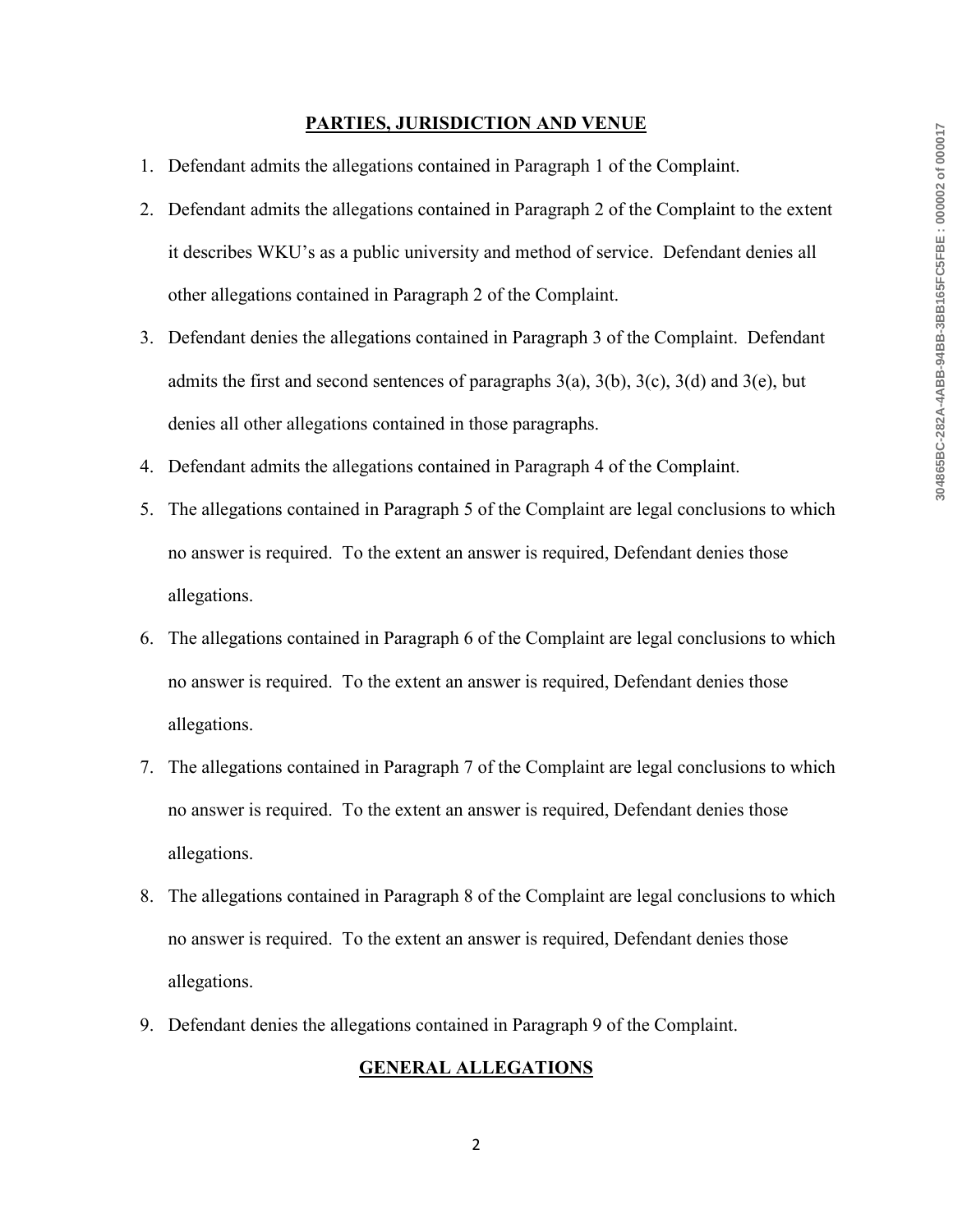- 10. Defendant admits the allegations contained in Paragraph 10 of the Complaint, with the exception of the allegation that she "provided all legal advice and representation to WKU, its officials, and Board of Regents," which is denied.
- 11. Defendant admits the allegations contained in Paragraph 11 of the Complaint.
- 12. Defendant admits the allegations contained in Paragraph 12 of the Complaint.
- 13. Defendant admits the allegations contained in the first and last sentences of Paragraph 13 of the Complaint. Defendant denies the remaining allegations contained in Paragraph 13 of the Complaint.
- 14. Defendant admits the allegations contained in Paragraph 14 of the Complaint.
- 15. Defendant admits the allegations contained in the first sentence of Paragraph 15 of the Complaint. Defendant denies the remaining allegations contained in Paragraph 15 of the Complaint.
- 16. Defendant admits the allegations contained in Paragraph 16 of the Complaint to the extent that describe James Tomes' employment with Defendant. Defendant denies the remaining allegations contained in Paragraph 16 of the Complaint.
- 17. Defendant admits that part of Plaintiff's job duties included bringing matters before the President, his cabinet. Defendant denies the remaining allegations contained in Paragraph 17 of the Complaint.
- 18. Defendant admits the allegations contained in Paragraph 18 of the Complaint.

#### President Caboni Is Appointed President

19. Defendant admits the allegations contained in Paragraph 19 of the Complaint, but denies the allegations pertaining to "Senior Administrator for Title IX and Equal Opportunity/ADA/Affirmative Action".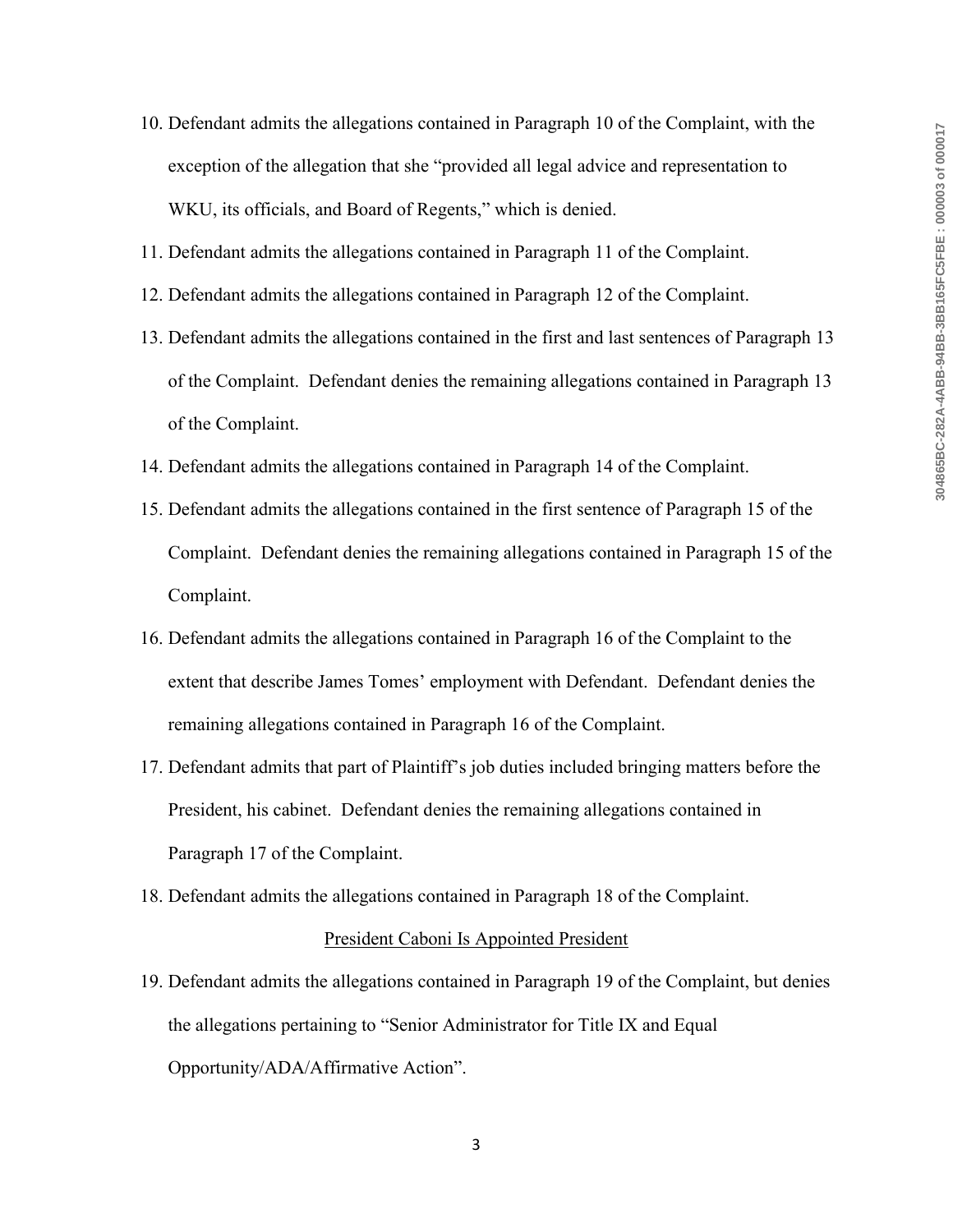- 20. Defendant admits the first, second and fourth sentences of Paragraph 20 of the Complaint. The allegations contained in the third sentence of Paragraph 20 of the Complaint are legal conclusions to which no answer is required. To the extent an answer is required, Defendant denies those allegations.
- 21. Defendant admits that the office for the general counsel was moved in 2018, but denies the remaining allegations contained in Paragraph 21 of the Complaint.
- 22. Defendant admits the allegations contained in Paragraph 22 of the Complaint, but denies them to the extent they imply the office space in Wetherby was not comparable to the office space in Craig.
- 23. Defendant admits the allegations contained in the first sentence of Paragraph 23 of the Complaint. Defendant denies the remaining allegations in Paragraph 23 of the Complaint.
- 24. Defendant denies the allegations contained in Paragraph 24 of the Complaint.
- 25. Defendant admits that a meeting involving Plaintiff occurred in January 2019. Defendant denies the remaining allegations contained in Paragraph 25 of the Complaint.
- 26. Defendant admits the allegations contained in the first sentence of Paragraph 26 of the Complaint to the extent she notified WKU and Caboni of the incident. Defendant denies the remaining allegations contained in Paragraph 26 of the Complaint.
- 27. Defendant admits the allegations contained in the first and second sentence of Paragraph 27 of the Complaint. Defendant denies the remaining allegations contained in Paragraph 27 of the Complaint.
- 28. Defendant denies the allegations contained in Paragraph 28 of the Complaint. To the extent Paragraph 28 attempts to quote portions of a statement made by Caboni to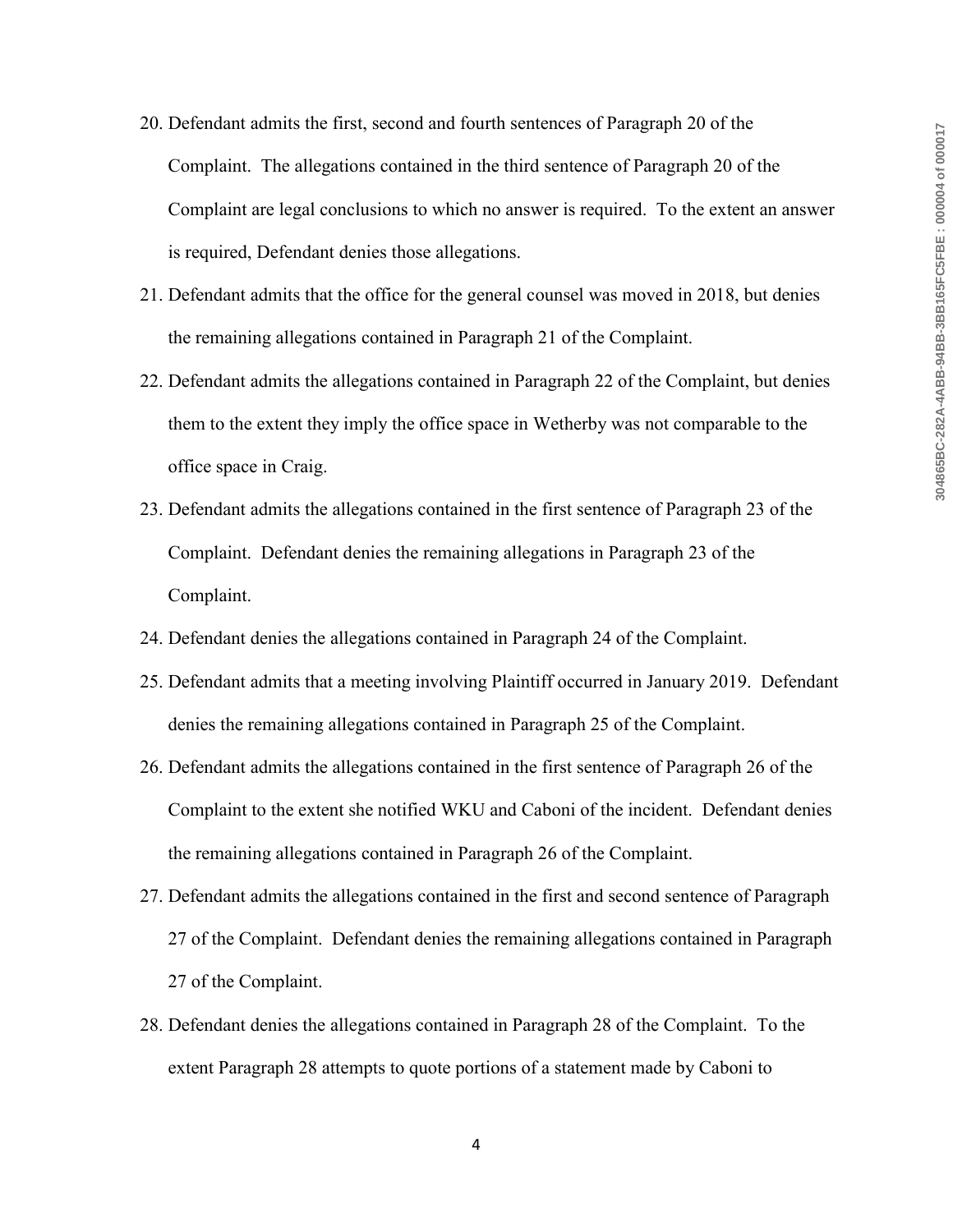Plaintiff, Defendant states the full statement speaks for itself and denies Plaintiff's characterization and partial quotation.

- 29. Defendant denies the allegations contained in Paragraph 29 of the Complaint.
- 30. Defendant denies the allegations contained in Paragraph 30 of the Complaint.
- 31. Defendant denies the allegations contained in Paragraph 31 of the Complaint.

### Caboni Achieves Removal of Wilkins as General Counsel

- 32. Defendant admits the allegations contained in Paragraph 32 of the Complaint to the extent the allegations pertain to a discussion between Wilkins and Caboni regarding a potential buy-out of her contract, but deny the allegations to the extent the discussion constituted an "offer.".
- 33. Defendant admits the allegations contained in Paragraph 33 of the Complaint as they relate to electronic communications. To the extent Paragraph 33 of the Complaint attempts to summarize or characterize those communications, Defendant states the communications speak for themselves and Defendant denies the summarization and characterization to the extent they differ from those communications.
- 34. Defendant admits the allegations contained in Paragraph 34 of the Complaint with the caveat that Wilkins understood the buyout was subject to Board of Regents approval. Defendant denies that Caboni's discussion with Wilkins constitute an "offer."
- 35. Defendant denies the allegations contained in Paragraph 35 of the Complaint.
- 36. Defendant admits the final sentence in Paragraph 36 of the Complaint. Defendant admits that Wilkins and Caboni discussed a reassignment, with Wilkins making proposals for reassignment that Caboni declined. Defendant denies the remaining allegations contained in Paragraph 36 of the Complaint.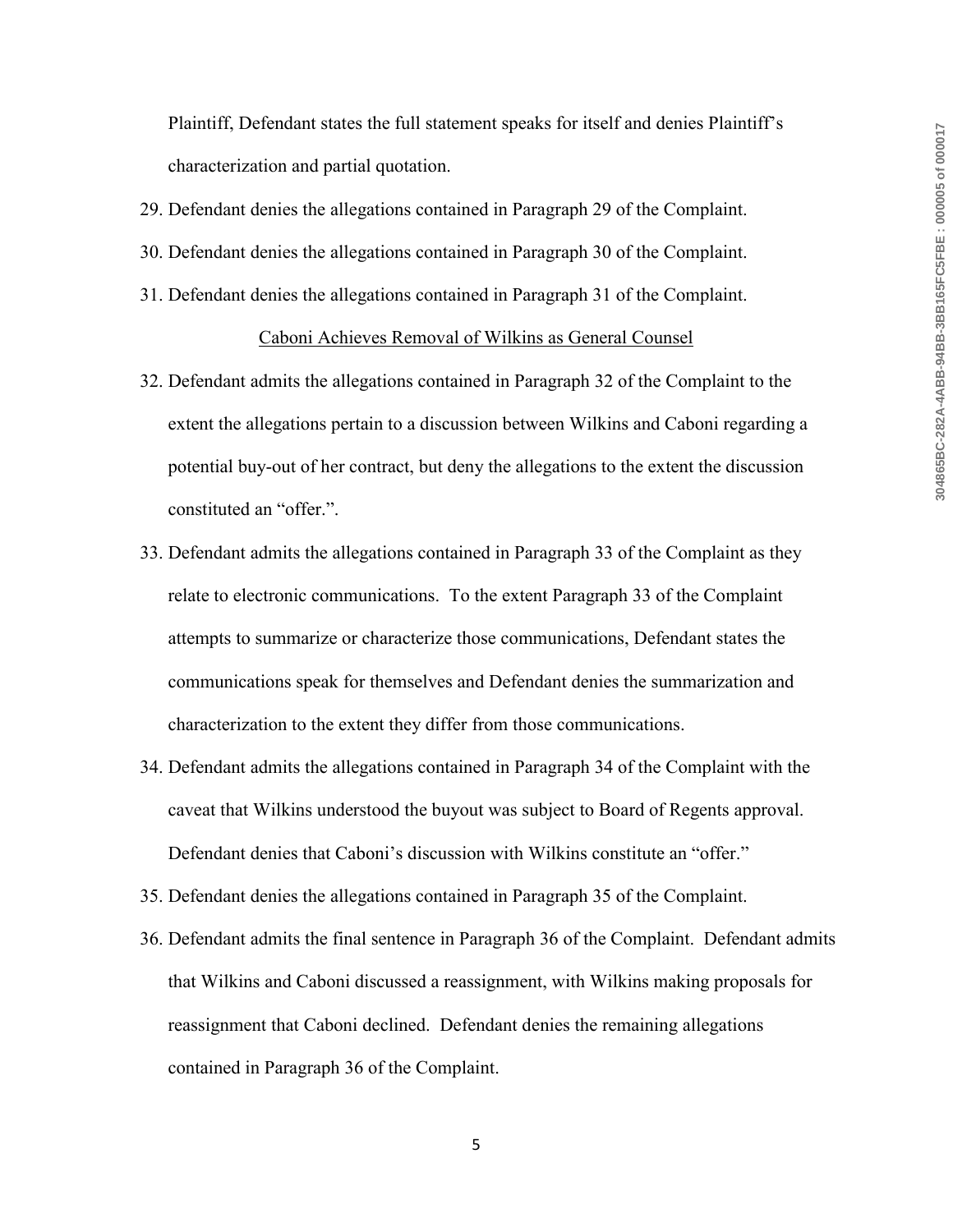- 37. Defendant admits the allegations contained in the first sentence of Paragraph 37 of the Complaint, but denies that Willins served as Senior Administrator responsible for Equal Opportunity/ADA/Affirmative Action and Title IX.. Defendant denies the remaining allegations contained in Paragraph 37 of the Complaint.
- 38. Defendant denies the allegations contained in Paragraph 38 of the Complaint.
- 39. Defendant admits that Wilkins hired and mentored Anderson, that Anderson was approximately 38 years of age as stated in Paragraph 39. Defendant denies the remaining allegations contained within Paragraph 39 of the Complaint.
- 40. Defendant admits the allegations contained in Paragraph 40 of the Complaint.
- 41. Defendant denies the allegations contained in Paragraph 41 of the Complaint.
- 42. Defendant admits that Plaintiff completed Title IX training and made various proposals to Defendant relating to Title IX. Defendant denies the remaining allegations contained in Paragraph 42 of the Complaint.
- 43. Defendant denies the allegations contained in Paragraph 43 of the Complaint.
- 44. Defendant denies the allegations contained in Paragraph 44 of the Complaint.

### Wrongful Actions Against Wilkins While in Title IX Position

- 45. Defendant denies the allegations contained in Paragraph 45 of the Complaint.
- 46. Defendant admits the allegations contained in the first sentence of Paragraph 46 of the Complaint, including the three bullet points. Defendant denies the remaining allegations contained in Paragraph 46 of the Complaint.
- 47. Defendant admits that Caboni and Wilkins discussed her position terminating in June 2022, but denies that this was discussed for the first time in May 2021. Defendant denies the remaining allegations contained in Paragraph 47 of the Complaint to the extent they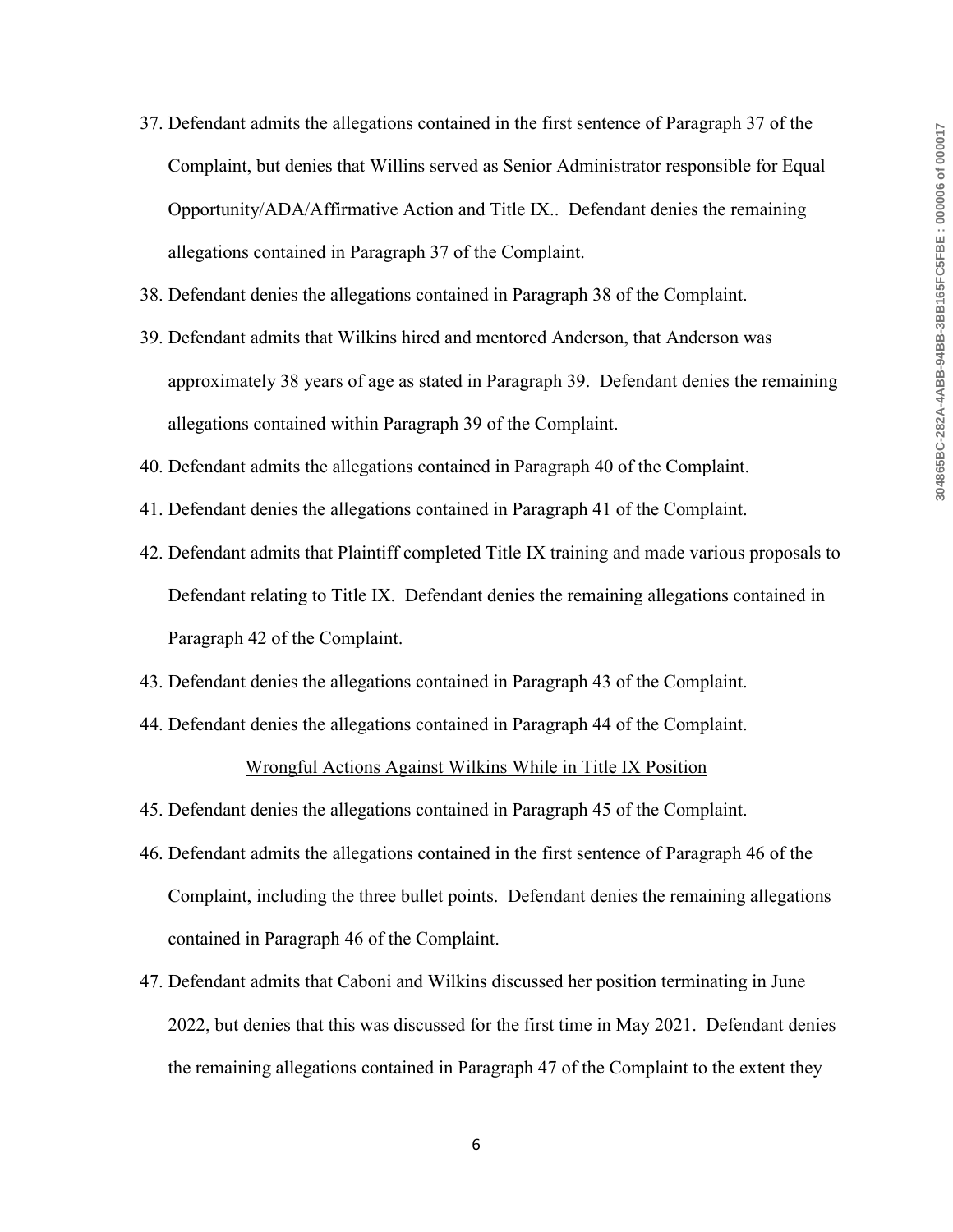allege Plaintiff had not expressed her desire to retire in June 2022 when her contract terminated.

- 48. Defendant admits the allegations contained in Paragraph 48 of the Complaint, but denies them to the extent they imply Plaintiff's name and position should be listed.
- 49. Defendant denies the allegations contained in Paragraph 49 of the Complaint to the extent that allege any action that was not a part of routine employee classification.
- 50. Defendant denies the allegations contained in Paragraph 50 of the Complaint.
- 51. Defendant denies the allegations contained in Paragraph 51 of the Complaint to the extent that allege any action that was not a part of routine employee classification.
- 52. Defendant denies the allegations contained in Paragraph 52 of the Complaint.
- 53. Defendant denies the allegations contained in Paragraph 53 of the Complaint.
- 54. Defendant admits the allegations contained in the first sentence of Paragraph 54 of the Complaint. Defendant denies the remaining allegations contained in Paragraph 54 of the Complaint.
- 55. Defendant denies the allegations contained in Paragraph 55 of the Complaint.
- 56. Defendant denies the allegations contained in Paragraph 56 of the Complaint.
- 57. Defendant denies the allegations contained in Paragraph 57 of the Complaint.
- 58. Defendant denies the allegations contained in Paragraph 58 of the Complaint.
- 59. Defendant admits the allegations contained in Paragraph 59 of the Complaint regarding specific salary increases. Defendant denies the remaining allegations contained in Paragraph 59 of the Complaint.
- 60. Defendant denies the allegations contained in Paragraph 60 of the Complaint.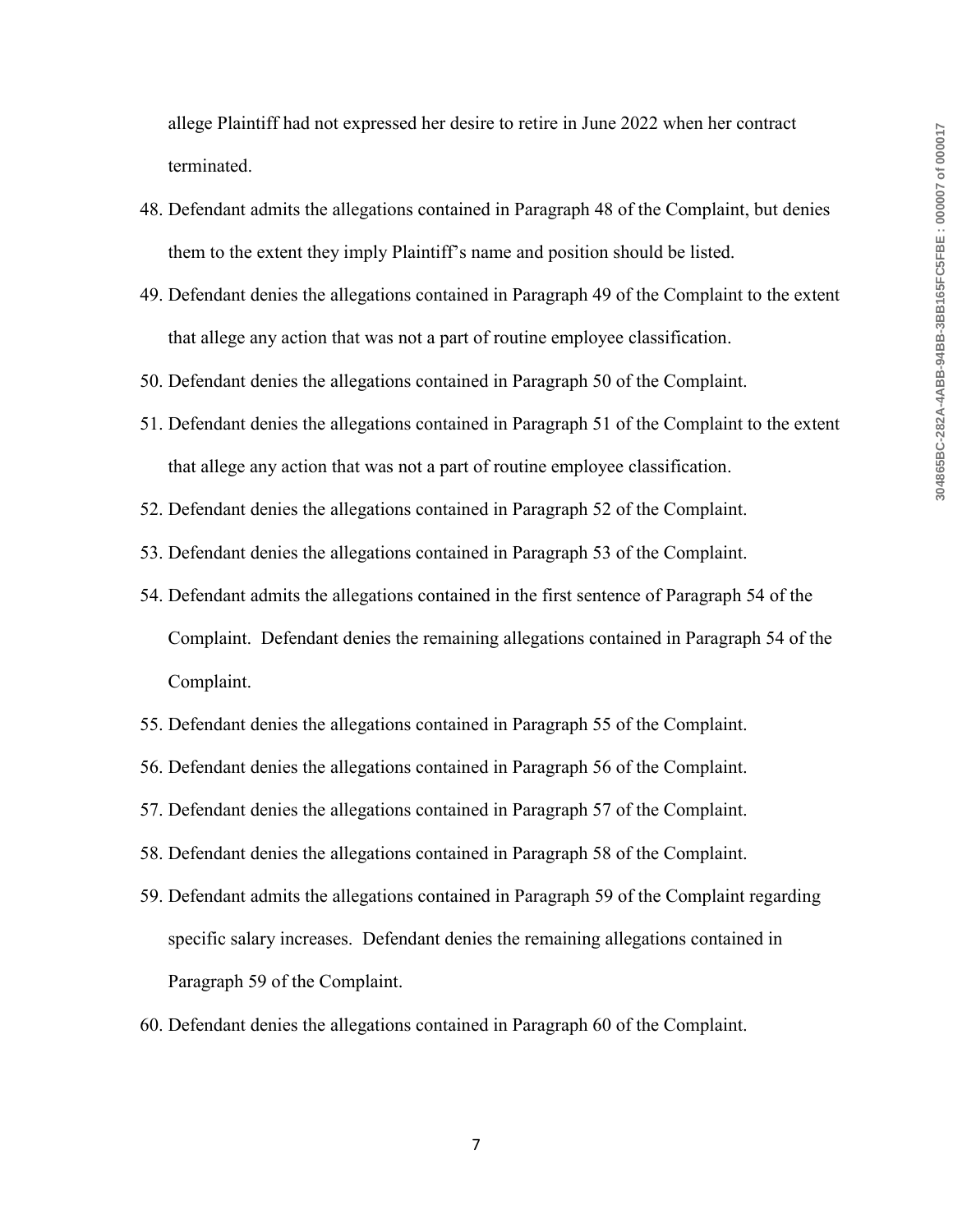- 61. Defendant is without knowledge sufficient to form a belief as to the truth of the allegations contained in Paragraph 61 of the Complaint, therefore denies them.
- 62. Defendant is without knowledge sufficient to form a belief as to the truth of the allegations contained in the first sentence of Paragraph 62 of the Complaint, therefore denies them. Defendant admits the remaining allegations contained in Paragraph 62 of the Complaint.

#### Caboni's Actions in re Wilkins' Removal

- 63. Defendant admits that Wilkins was relieved of her responsibilities on November 22, 2021 and that a copy of the letter stating the reasons the University's decision is attached as Exhibit 2 to her Complaint. Defendant denies the remaining allegations contained in Paragraph 63 of the Complaint.
- 64. Defendant admits the allegations contained in the first sentence of Paragraph 64 of the Complaint. Defendant denies the remaining allegations contained in Paragraph 64 of the Complaint.
- 65. Defendant denies the allegations contained in Paragraph 65 of the Complaint.
- 66. Defendant denies the allegations contained in the first sentence of Paragraph 66 of the Complaint. Defendant admits the allegations contained in the second sentence of Paragraph 66 of the Complaint.
- 67. Defendant admits the allegations contained in Paragraph 67 of the Complaint.
- 68. Defendant admits the allegations contained in Paragraph 68 of the Complaint.
- 69. Defendant admits the allegations contained in Paragraph 69 of the Complaint.
- 70. Defendant admits the allegations contained in Paragraph 70 of the Complaint.
- 71. Defendant admits the allegations contained in Paragraph 71 of the Complaint.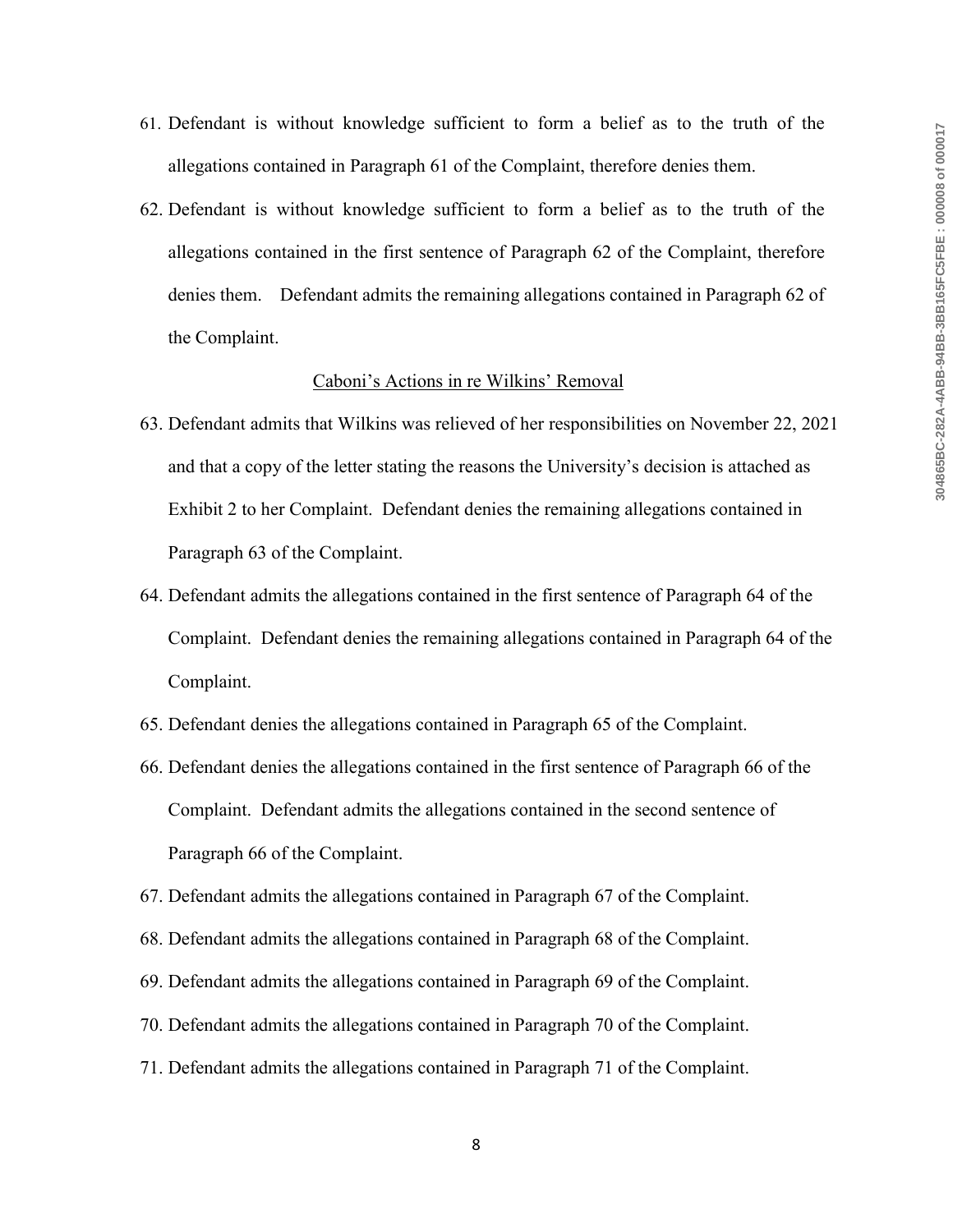- 72. Defendant admits the allegations contained in Paragraph 72 of the Complaint, but denies the allegations to the extent Plaintiff alleges the actions were done "[f]or no reason whatsoever."
- 73. Defendant denies the allegations contained in Paragraph 73 of the Complaint. Defendant states that all personal belongings of Plaintiff have been returned to her.
- 74. Defendant denies the allegations contained in Paragraph 74 of the Complaint.
- 75. Defendant denies the allegations contained in Paragraph 75 of the Complaint.
- 76. Defendant denies the allegations contained in Paragraph 76 of the Complaint.
- 77. Defendant denies the allegations contained in Paragraph 77 of the Complaint.
- 78. Defendant admits that the student newspaper has printed articles relating to Wilkins. Defendant denies the remaining allegations characterizing those articles contained in Paragraph 78 of the Complaint.
- 79. Defendant admits that it released a redacted version of the letter to the press in response to Open Records Act requests. Defendant admits that various news outlets have reported on the separation. Defendant denies the remaining allegations characterizing that reporting contained in Paragraph 79 of the Complaint.
- 80. Defendant denies the allegations contained in Paragraph 80 of the Complaint.

## **COUNT I Breach of Contract**

- 81. Defendant incorporates by reference its answers in each paragraph above as if specifically stated herein.
- 82. Defendant admits the allegations contained in Paragraph 82 of the Complaint.
- 83. Defendant denies the allegations contained in Paragraph 83 of the Complaint.
- 84. Defendant denies the allegations contained in Paragraph 84 of the Complaint.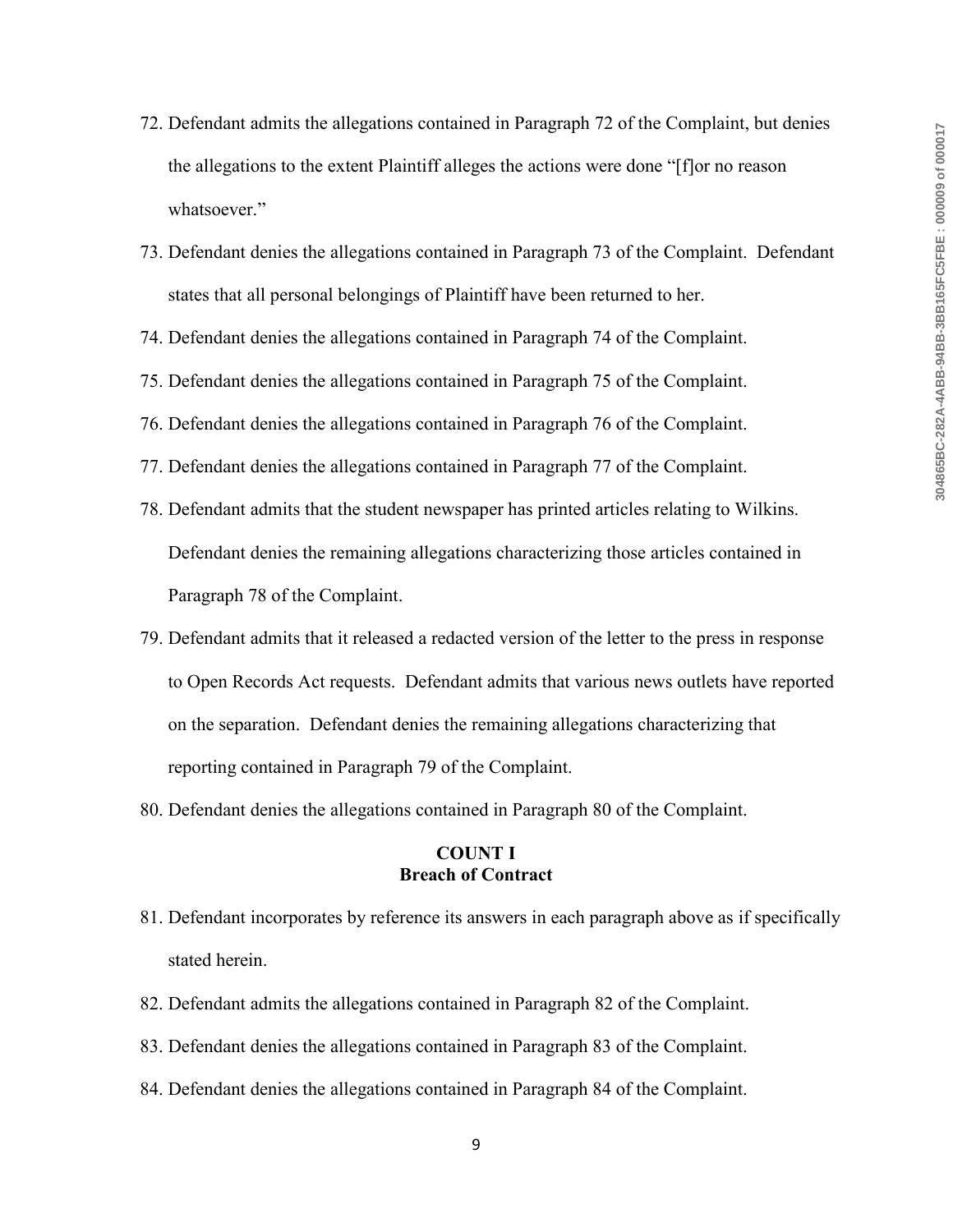85. Defendant denies the allegations contained in Paragraph 85 of the Complaint.

## **COUNT II Kentucky Civil Rights Act**

- 86. Defendant incorporates by reference its answers in each paragraph above as if specifically stated herein.
- 87. The allegations contained in Paragraph 87 of the Complaint are legal conclusions to which no answer is required. To the extent an answer is required, Defendant denies the allegations.
- 88. Defendant denies the allegations contained in Paragraph 88 of the Complaint.
- 89. The allegations contained in Paragraph 89 of the Complaint are legal conclusions to which no answer is required. To the extent an answer is required, Defendant denies the allegations.
- 90. Defendant denies the allegations contained in Paragraph 90 of the Complaint.
- 91. Defendant denies the allegations contained in Paragraph 91 of the Complaint.
- 92. Defendant denies the allegations contained in Paragraph 92 of the Complaint.

## **COUNT III Kentucky Whistleblower Act**

- 93. Defendant incorporates by reference its answers in each paragraph above as if specifically stated herein.
- 94. The allegations contained in Paragraph 94 of the Complaint are legal conclusions to which no answer is required. To the extent an answer is required, Defendant denies the allegations.
- 95. Defendant admits the allegations contained in Paragraph 95 of the Complaint.
- 96. Defendant denies the allegations contained in Paragraph 96 of the Complaint.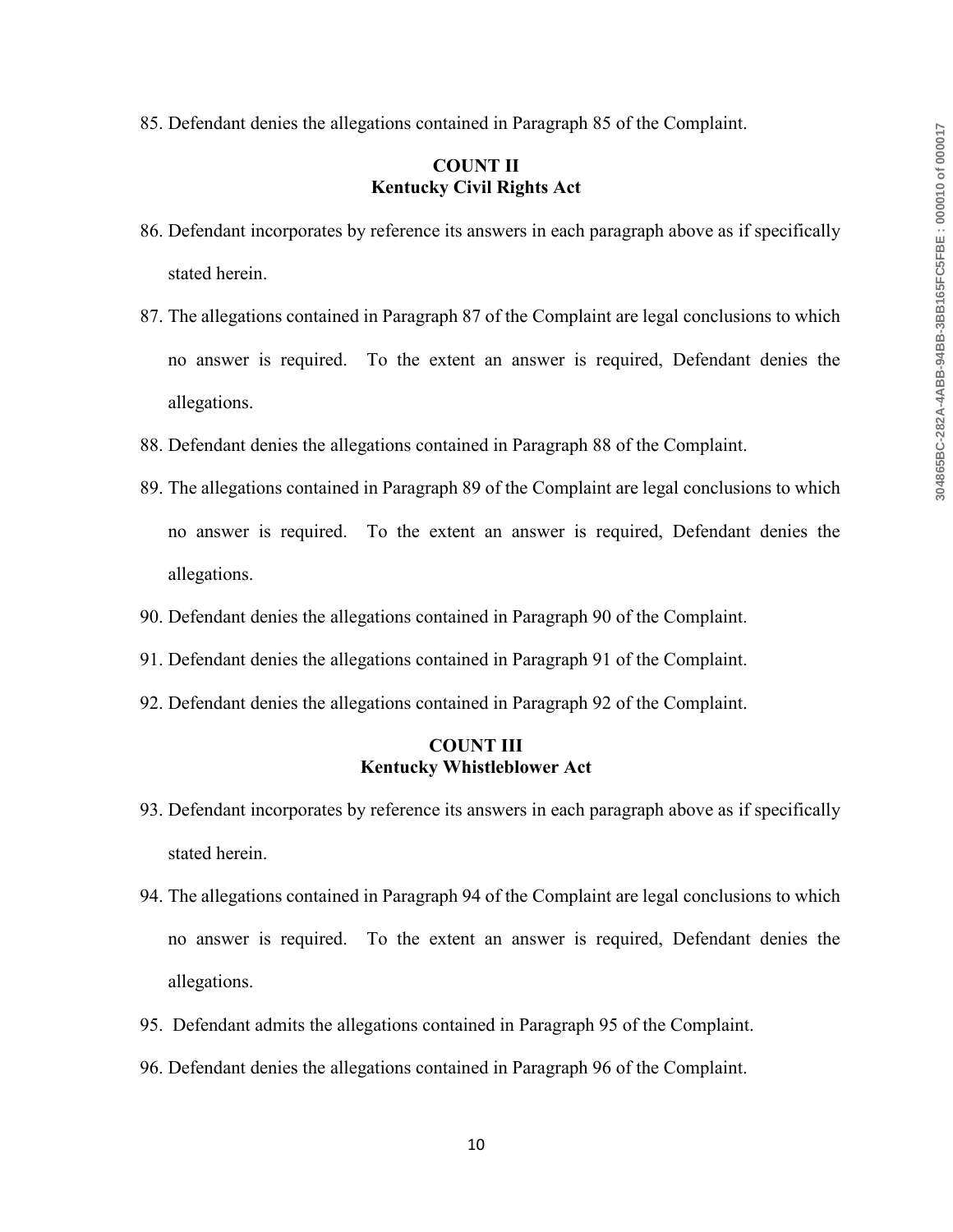- 97. Defendant denies the allegations contained in Paragraph 97 of the Complaint.
- 98. Defendant denies the allegations contained in Paragraph 98 of the Complaint.
- 99. Defendant denies the allegations contained in Paragraph 99 of the Complaint.

## **COUNT IV Protected Activity**

- 100. Defendant incorporates by reference its answers in each paragraph above as if specifically stated herein.
- 101. The allegations contained in Paragraph 101 of the Complaint are legal conclusions to which no answer is required. To the extent an answer is required, Defendant denies the allegations.
- 102. Defendant denies the allegations contained in Paragraph 102 of the Complaint.
- 103. Defendant denies the allegations contained in Paragraph 103 of the Complaint.
- 104. Defendant denies the allegations contained in Paragraph 104 of the Complaint.
- 105. Defendant denies the allegations contained in Paragraph 105 of the Complaint.

### **COUNT V Defamation**

- 106. Defendant incorporates by reference its answers in each paragraph above as if specifically stated herein.
- 107. Defendant admits the allegations contained in Paragraph 107 of the Complaint.
- 108. Defendant denies the allegations contained in Paragraph 108 of the Complaint.
- 109. Defendant denies the allegations contained in Paragraph 109 of the Complaint.
- 110. Defendant admits the allegations contained in Paragraph 110 of the Complaint.
- 111. Defendant denies the allegations contained in Paragraph 111 of the Complaint.
- 112. Defendant denies the allegations contained in Paragraph 112 of the Complaint.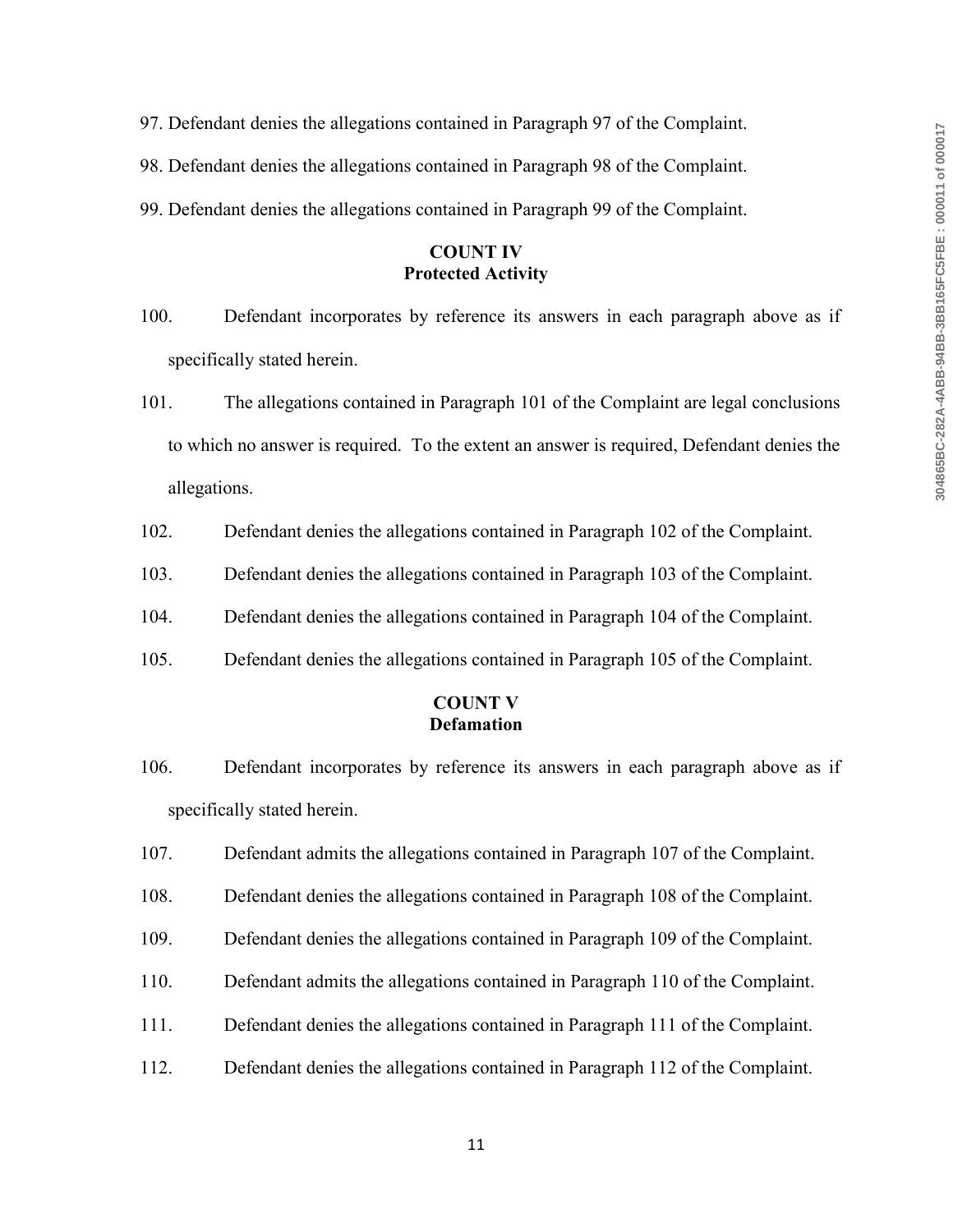113. Defendant denies the allegations contained in Paragraph 113 of the Complaint.

## **COUNT VI Wrongful Termination**

- 114. Defendant incorporates by reference its answers in each paragraph above as if specifically stated herein.
- 115. Defendant denies the allegations contained in Paragraph 115 of the Complaint.
- 116. The allegations contained in Paragraph 116 of the Complaint are legal conclusions to which no answer is required. To the extent an answer is required, Defendant denies the allegations.
- 117. Defendant denies the allegations contained in Paragraph 117 of the Complaint.

## **COUNT VII Fraud**

- 118. Defendant incorporates by reference its answers in each paragraph above as if specifically stated herein.
- 119. Defendant denies the allegations contained in Paragraph 119 (incorrectly numbered 118 in Plaintiff's Complaint) of the Complaint.
- 120. Defendant denies the allegations contained in Paragraph 120 of the Complaint.
- 121. Defendant denies the allegations contained in Paragraph 121 of the Complaint.
- 122. Defendant denies the allegations contained in Paragraph 122 of the Complaint.

# **COUNT VIII Tortious Interference**

- 123. Defendant incorporates by reference its answers in each paragraph above as if specifically stated herein.
- 124. Defendant admits the allegations contained in Paragraph 124 of the Complaint.
- 125. Defendant denies the allegations contained in Paragraph 125 of the Complaint.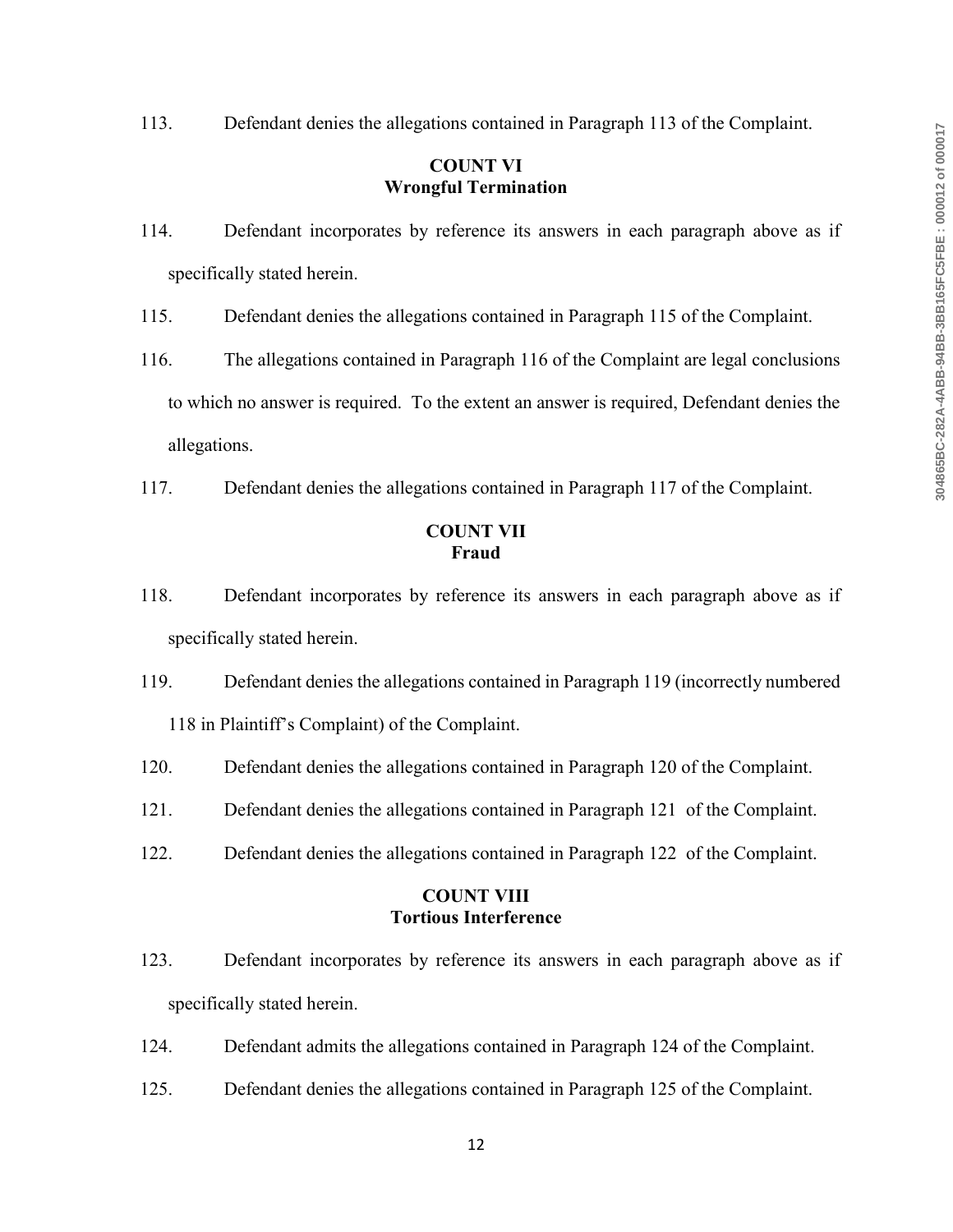- 126. Defendant denies the allegations contained in Paragraph 126 of the Complaint.
- 127. Defendant denies the allegations contained in Paragraph 127 of the Complaint.

# **COUNT IX Promissory Estoppel**

- 128. Defendant incorporates by reference its answers in each paragraph above as if specifically stated herein.
- 129. Defendant admits that Caboni discussed a buyout of Wilkins' employment contract with Wilkins with basic terms as described in Paragraph 129 of the Complaint. Defendant admits that the buyout was not approved by the Board of Regents. Defendant denies the remaining allegations contained in Paragraph 129 of the Complaint.
- 130. Defendant denies the allegations contained in Paragraph 130 of the Complaint.
- 131. Defendant denies the allegations contained in Paragraph 131 of the Complaint.

# **COUNT X Invasion of Privacy – False Light**

- 132. Defendant incorporates by reference its answers in each paragraph above as if specifically stated herein.
- 133. Defendant denies the allegations contained in Paragraph 133 of the Complaint.
- 134. Defendant denies the allegations contained in Paragraph 134 of the Complaint.
- 135. Defendant denies the allegations contained in Paragraph 135 of the Complaint.
- 136. Defendant denies the allegations contained in Paragraph 136 of the Complaint.

## **COUNT XI Falsification of Business Records**

- 137. Defendant incorporates by reference its answers in each paragraph above as if specifically stated herein.
- 138. The allegations contained in Paragraph 138 of the Complaint are legal conclusions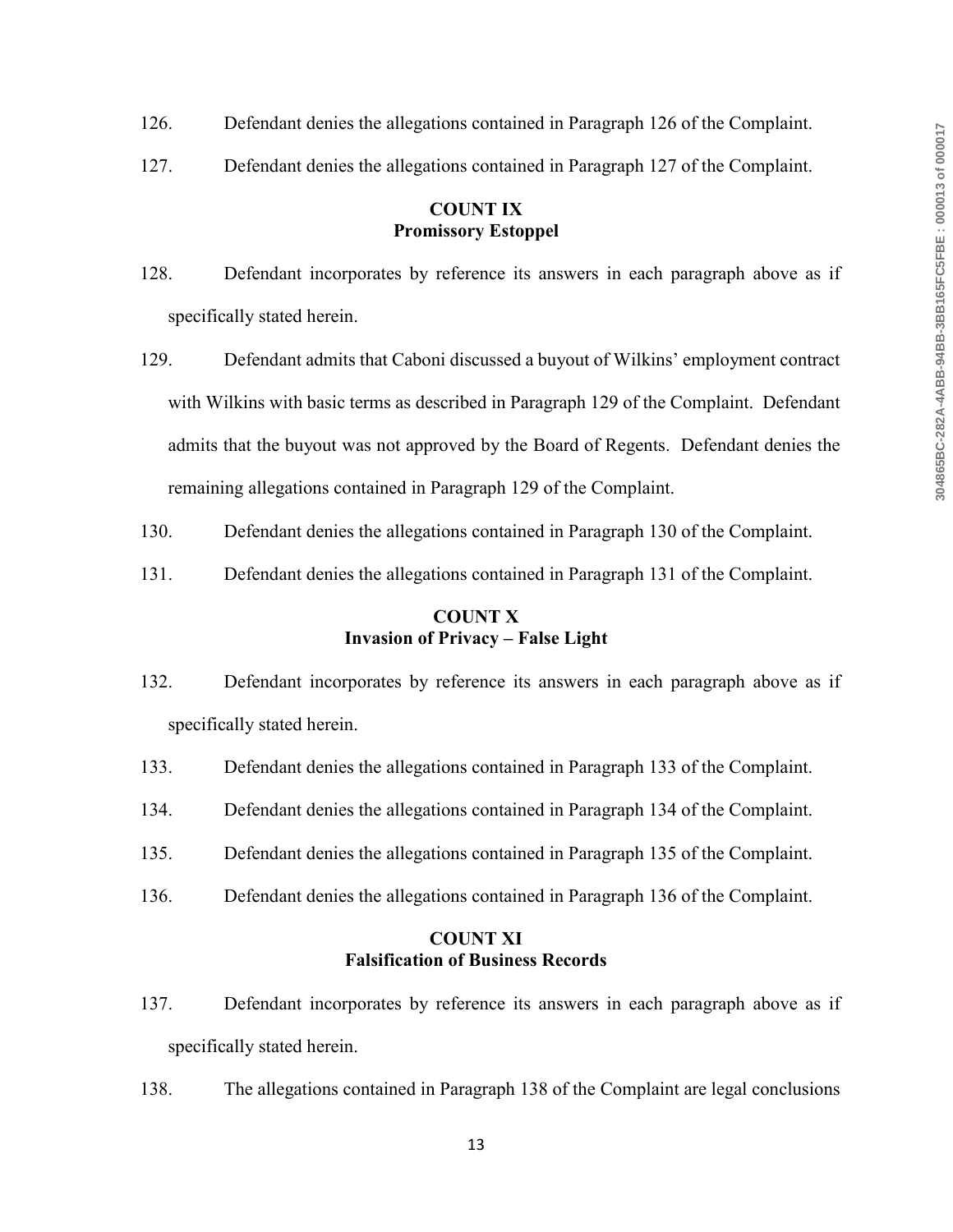to which no answer is required. To the extent an answer is required, Defendant denies the allegations.

139. The allegations contained in Paragraph 139 of the Complaint are legal conclusions to which no answer is required. To the extent an answer is required, Defendant denies the allegations.

140. Defendant denies the allegations contained in Paragraph 140 of the Complaint.

- 141. The allegations contained in Paragraph 141 of the Complaint are legal conclusions to which no answer is required. To the extent an answer is required, Defendant denies the allegations.
- 142. Defendant denies the allegations contained in Paragraph 142 of the Complaint.

### **COUNT XII Conversion**

- 143. Defendant incorporates by reference its answers in each paragraph above as if specifically stated herein.
- 144. The allegations contained in Paragraph 144 of the Complaint are legal conclusions to which no answer is required. To the extent an answer is required, Defendant denies the allegations.
- 145. Defendant denies the allegations contained in Paragraph 145 of the Complaint.
- 146. Defendant denies the allegations contained in Paragraph 146 of the Complaint.
- 147. Defendant denies the allegations contained in Paragraph 147 of the Complaint.
- 148. Defendant denies the allegations contained in Paragraph 148 of the Complaint.
- 149. Defendant denies the allegations contained in Paragraph 149 of the Complaint.

## **COUNT XIII Intentional Infliction of Emotional Distress**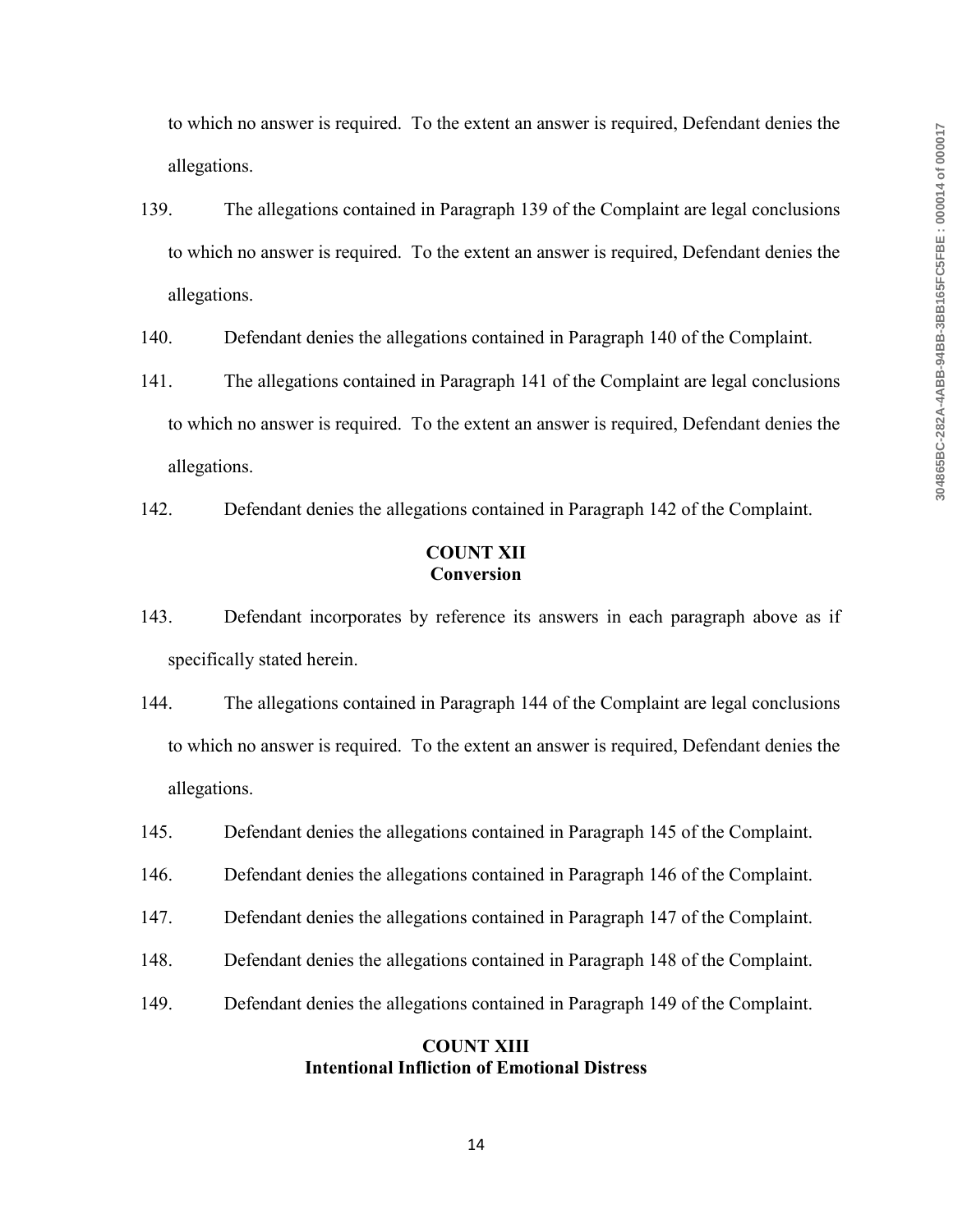- 150. Defendant incorporates by reference its answers in each paragraph above as if specifically stated herein.
- 151. Defendant denies the allegations contained in Paragraph 151 of the Complaint.
- 152. Defendant denies the allegations contained in Paragraph 152 of the Complaint.
- 153. Defendant denies the allegations contained in Paragraph 153 of the Complaint.
- 154. Defendant denies the allegations contained in Paragraph 154 of the Complaint.
- 155. Defendant denies any and all allegations contained in Plaintiff's Complaint

which are not expressly admitted to be true herein.

### **SECOND DEFENSE**

The Complaint fails to state a claim upon which relief can be granted, and therefore, should be dismissed with prejudice.

#### **THIRD DEFENSE**

Defendants are entitled to governmental immunity, sovereign immunity, qualified immunity or official immunity.

#### **FOURTH DEFENSE**

Plaintiff's claims are barred by one or more or all of the affirmative defenses of failure to mitigate damages, lack of personal jurisdiction, statute of limitations, improper venue, failure to exhaust administrative remedies, accord and satisfaction, waiver, estoppel, failure to name a necessary party, unclean hands, statute of frauds, and any other matter constituting avoidance or affirmative defense, as discovery may reveal pursuant to the Kentucky Rules of Civil Procedure.

#### **FIFTH DEFENSE**

Defendant denies that Plaintiff has suffered the harm or damages as described in the Complaint. However, if she has suffered such harm or damages, they were caused in whole or in part by the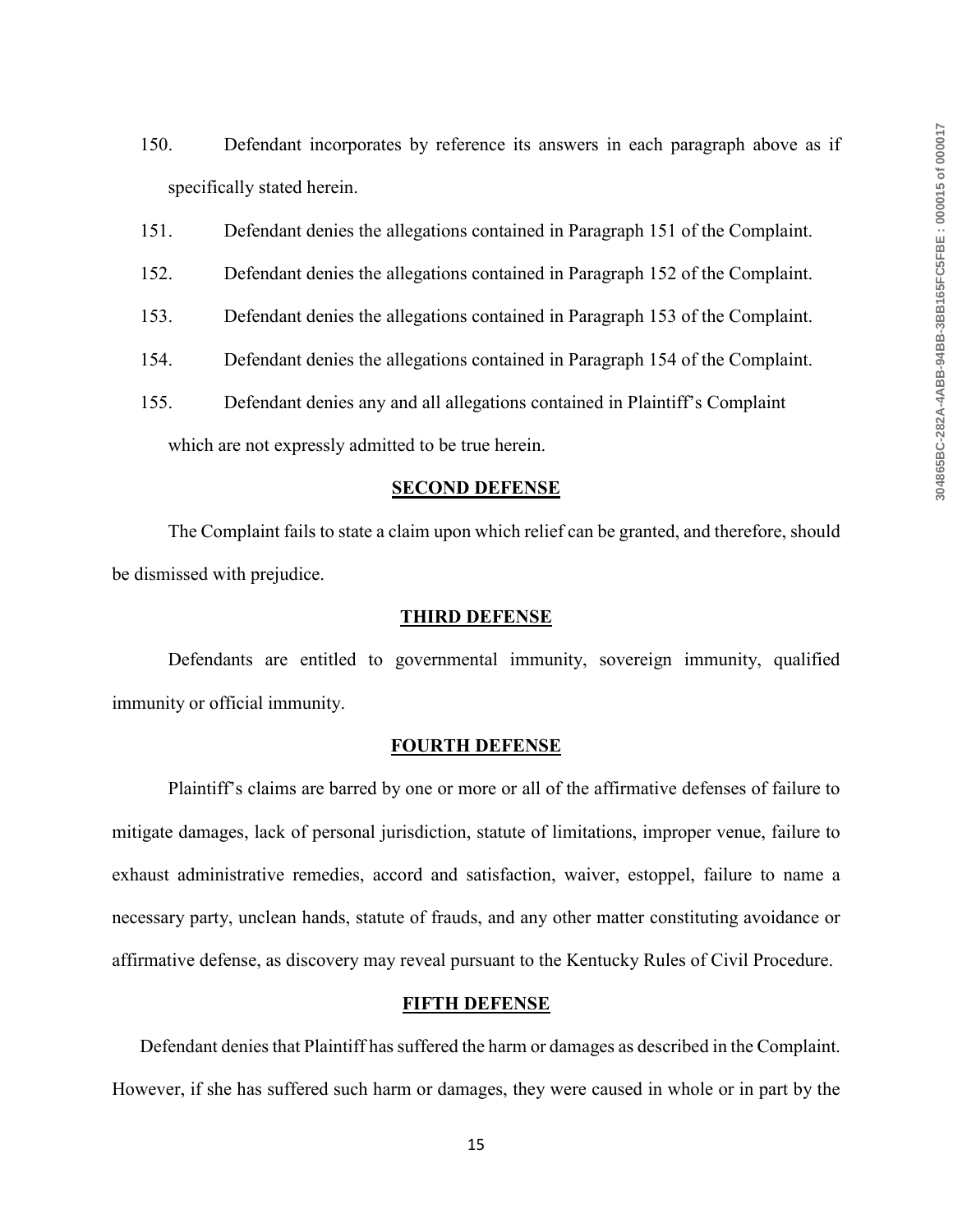conduct of the Plaintiff herself or of third parties, and therefore, any award against this Defendant should be reduced by virtue of contributory negligence, comparative negligence, contribution, apportionment, or indemnity.

#### **SIXTH DEFENSE**

The Plaintiff's alleged injuries were the result of an intervening and superseding cause or causes and are not the substantial result of the acts or omissions of this Defendant.

WHEREFORE, Defendant demands judgment as follows:

- A. That the Complaint be dismissed with prejudice;
- B. For all costs and fees herein expended, including attorneys' fees;
- C. For any and all other relief to which it appears it may be entitled; and
- D. For leave to amend this Answer in the event discovery reveals further defenses.

Respectfully submitted,

/*s/ R. Gregg Hovious* 

R. Gregg Hovious Jennifer M. Barbour MIDDLETON REUTLINGER 401 S. Fourth Street, Suite 2600 Louisville, Kentucky 40202 Ph: (502) 584-1135 [ghovious@middletonlaw.com](mailto:ghovious@middletonlaw.com) [jbarbour@middletonlaw.com](mailto:jbarbour@middletonlaw.com) *Counsel for Defendant WKU*